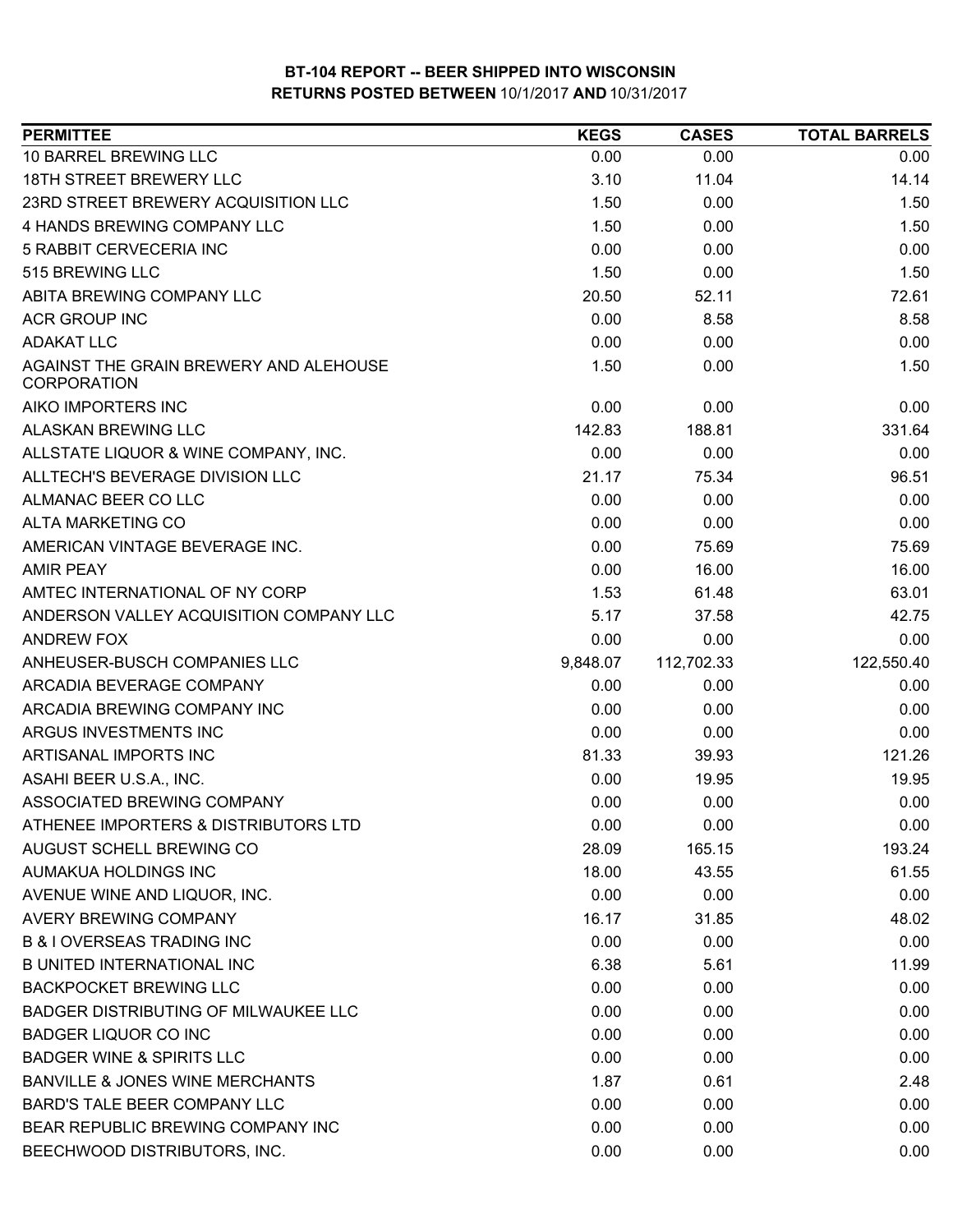| 0.00<br>0.00<br>0.00<br>1.50<br>1.50<br>0.00<br>713.05<br>220.25<br>492.80<br>37.60<br>103.52<br>65.92<br>1.50<br>1.50<br>0.00<br>0.00<br>0.00<br>0.00<br>17.26<br>19.16<br>36.42<br>0.00<br>0.00<br>0.00<br>90.74<br>10.22<br>80.52<br>0.16<br>0.96<br>1.12<br>0.00<br>9.00<br>9.00<br>0.00<br>0.00<br>0.00<br>0.00<br>0.00<br>0.00<br>2,899.49<br>501.50<br>2,397.99<br>10.45<br>58.28<br>47.83<br>0.00<br>0.00<br>0.00<br>0.00<br>0.00<br>0.00<br>0.00<br>0.00<br>0.00<br>0.00<br>0.00<br>0.00<br>23.28<br>39.56<br>62.84<br>0.00<br>81.79<br>81.79<br>1.50<br>0.00<br>1.50<br>0.00<br>0.00<br>0.00<br>0.00<br>0.00<br>0.00<br>161.25<br>764.95<br>603.70<br>0.00<br>0.00<br>0.00<br>0.00<br>196.81<br>196.81<br>CASCADE BREWING COMPANY LLC<br>3.41<br>2.15<br>5.56<br>CAULFIELD'S RESTAURANT LTD<br>1.50<br>0.00<br>1.50<br>0.00<br>0.00<br>0.00<br>0.00<br>0.00<br>0.00<br>262.15<br>56.85<br>205.30<br>0.00<br>0.00<br>0.00<br>0.00<br>0.00<br>0.00<br>8.50<br>23.00<br>14.50<br>0.00<br>27.28<br>27.28<br>1.50<br>0.00<br>1.50<br>1.50<br>0.00<br>1.50<br>0.00<br>0.00<br>0.00<br>0.00<br>0.00<br>0.00<br>0.00<br>0.00<br>0.00 | <b>PERMITTEE</b>                       | <b>KEGS</b> | <b>CASES</b> | <b>TOTAL BARRELS</b> |
|----------------------------------------------------------------------------------------------------------------------------------------------------------------------------------------------------------------------------------------------------------------------------------------------------------------------------------------------------------------------------------------------------------------------------------------------------------------------------------------------------------------------------------------------------------------------------------------------------------------------------------------------------------------------------------------------------------------------------------------------------------------------------------------------------------------------------------------------------------------------------------------------------------------------------------------------------------------------------------------------------------------------------------------------------------------------------------------------------------------------------------------|----------------------------------------|-------------|--------------|----------------------|
|                                                                                                                                                                                                                                                                                                                                                                                                                                                                                                                                                                                                                                                                                                                                                                                                                                                                                                                                                                                                                                                                                                                                        | BEER CAPITOL DISTRIBUTING LLC          |             |              |                      |
|                                                                                                                                                                                                                                                                                                                                                                                                                                                                                                                                                                                                                                                                                                                                                                                                                                                                                                                                                                                                                                                                                                                                        | <b>BEGYLE BREWING LLC</b>              |             |              |                      |
|                                                                                                                                                                                                                                                                                                                                                                                                                                                                                                                                                                                                                                                                                                                                                                                                                                                                                                                                                                                                                                                                                                                                        | <b>BELLS BREWERY INC</b>               |             |              |                      |
|                                                                                                                                                                                                                                                                                                                                                                                                                                                                                                                                                                                                                                                                                                                                                                                                                                                                                                                                                                                                                                                                                                                                        | BENT PADDLE BREWING COMPANY            |             |              |                      |
|                                                                                                                                                                                                                                                                                                                                                                                                                                                                                                                                                                                                                                                                                                                                                                                                                                                                                                                                                                                                                                                                                                                                        | <b>BENT RIVER BREWING COMPANY</b>      |             |              |                      |
|                                                                                                                                                                                                                                                                                                                                                                                                                                                                                                                                                                                                                                                                                                                                                                                                                                                                                                                                                                                                                                                                                                                                        | BETTER BRANDS DISTRIBUTING, INC.       |             |              |                      |
|                                                                                                                                                                                                                                                                                                                                                                                                                                                                                                                                                                                                                                                                                                                                                                                                                                                                                                                                                                                                                                                                                                                                        | <b>BIG SKY BREWING CO</b>              |             |              |                      |
|                                                                                                                                                                                                                                                                                                                                                                                                                                                                                                                                                                                                                                                                                                                                                                                                                                                                                                                                                                                                                                                                                                                                        | BILL'S DISTRIBUTING, LTD.              |             |              |                      |
|                                                                                                                                                                                                                                                                                                                                                                                                                                                                                                                                                                                                                                                                                                                                                                                                                                                                                                                                                                                                                                                                                                                                        | <b>BINDING BRAUEREI USA INC</b>        |             |              |                      |
|                                                                                                                                                                                                                                                                                                                                                                                                                                                                                                                                                                                                                                                                                                                                                                                                                                                                                                                                                                                                                                                                                                                                        | <b>BLACK LIST BEER LLC</b>             |             |              |                      |
|                                                                                                                                                                                                                                                                                                                                                                                                                                                                                                                                                                                                                                                                                                                                                                                                                                                                                                                                                                                                                                                                                                                                        | <b>BLACKROCKS BREWERY LLC</b>          |             |              |                      |
|                                                                                                                                                                                                                                                                                                                                                                                                                                                                                                                                                                                                                                                                                                                                                                                                                                                                                                                                                                                                                                                                                                                                        | BLUE POINT BREWING COMPANY INC         |             |              |                      |
|                                                                                                                                                                                                                                                                                                                                                                                                                                                                                                                                                                                                                                                                                                                                                                                                                                                                                                                                                                                                                                                                                                                                        | <b>BLUME BRAUHAUS LLC</b>              |             |              |                      |
|                                                                                                                                                                                                                                                                                                                                                                                                                                                                                                                                                                                                                                                                                                                                                                                                                                                                                                                                                                                                                                                                                                                                        | <b>BOSTON BEER CORPORATION</b>         |             |              |                      |
|                                                                                                                                                                                                                                                                                                                                                                                                                                                                                                                                                                                                                                                                                                                                                                                                                                                                                                                                                                                                                                                                                                                                        | <b>BOULDER BEER INC</b>                |             |              |                      |
|                                                                                                                                                                                                                                                                                                                                                                                                                                                                                                                                                                                                                                                                                                                                                                                                                                                                                                                                                                                                                                                                                                                                        | BREAKTHRU BEVERAGE GROUP LLC           |             |              |                      |
|                                                                                                                                                                                                                                                                                                                                                                                                                                                                                                                                                                                                                                                                                                                                                                                                                                                                                                                                                                                                                                                                                                                                        | BREAKTHRU BEVERAGE GROUP LLC           |             |              |                      |
|                                                                                                                                                                                                                                                                                                                                                                                                                                                                                                                                                                                                                                                                                                                                                                                                                                                                                                                                                                                                                                                                                                                                        | BREAKTHRU BEVERAGE WISCONSIN NORTH LLC |             |              |                      |
|                                                                                                                                                                                                                                                                                                                                                                                                                                                                                                                                                                                                                                                                                                                                                                                                                                                                                                                                                                                                                                                                                                                                        | BRECKENRIDGE BREWERY LLC               |             |              |                      |
|                                                                                                                                                                                                                                                                                                                                                                                                                                                                                                                                                                                                                                                                                                                                                                                                                                                                                                                                                                                                                                                                                                                                        | <b>BRIAN EWING</b>                     |             |              |                      |
|                                                                                                                                                                                                                                                                                                                                                                                                                                                                                                                                                                                                                                                                                                                                                                                                                                                                                                                                                                                                                                                                                                                                        | BROWN-FORMAN CORPORATION               |             |              |                      |
|                                                                                                                                                                                                                                                                                                                                                                                                                                                                                                                                                                                                                                                                                                                                                                                                                                                                                                                                                                                                                                                                                                                                        | <b>BRUGGE LLC</b>                      |             |              |                      |
|                                                                                                                                                                                                                                                                                                                                                                                                                                                                                                                                                                                                                                                                                                                                                                                                                                                                                                                                                                                                                                                                                                                                        | <b>BURNING BROTHERS BREWING LLC</b>    |             |              |                      |
|                                                                                                                                                                                                                                                                                                                                                                                                                                                                                                                                                                                                                                                                                                                                                                                                                                                                                                                                                                                                                                                                                                                                        | C.J.W., INC.                           |             |              |                      |
|                                                                                                                                                                                                                                                                                                                                                                                                                                                                                                                                                                                                                                                                                                                                                                                                                                                                                                                                                                                                                                                                                                                                        | CANAL STREET BREWING CO LLC            |             |              |                      |
|                                                                                                                                                                                                                                                                                                                                                                                                                                                                                                                                                                                                                                                                                                                                                                                                                                                                                                                                                                                                                                                                                                                                        | CAPITOL-HUSTING COMPANY, INC.          |             |              |                      |
|                                                                                                                                                                                                                                                                                                                                                                                                                                                                                                                                                                                                                                                                                                                                                                                                                                                                                                                                                                                                                                                                                                                                        | CARRIAGE HOUSE IMPORTS, LTD.           |             |              |                      |
|                                                                                                                                                                                                                                                                                                                                                                                                                                                                                                                                                                                                                                                                                                                                                                                                                                                                                                                                                                                                                                                                                                                                        |                                        |             |              |                      |
|                                                                                                                                                                                                                                                                                                                                                                                                                                                                                                                                                                                                                                                                                                                                                                                                                                                                                                                                                                                                                                                                                                                                        |                                        |             |              |                      |
|                                                                                                                                                                                                                                                                                                                                                                                                                                                                                                                                                                                                                                                                                                                                                                                                                                                                                                                                                                                                                                                                                                                                        | CENTRAL BEER DISTRIBUTORS, INC.        |             |              |                      |
|                                                                                                                                                                                                                                                                                                                                                                                                                                                                                                                                                                                                                                                                                                                                                                                                                                                                                                                                                                                                                                                                                                                                        | CENTRAL BEER IMPORT & EXPORT INC       |             |              |                      |
|                                                                                                                                                                                                                                                                                                                                                                                                                                                                                                                                                                                                                                                                                                                                                                                                                                                                                                                                                                                                                                                                                                                                        | CHAS A BERNICK INC                     |             |              |                      |
|                                                                                                                                                                                                                                                                                                                                                                                                                                                                                                                                                                                                                                                                                                                                                                                                                                                                                                                                                                                                                                                                                                                                        | <b>CHATHAM IMPORTS INC</b>             |             |              |                      |
|                                                                                                                                                                                                                                                                                                                                                                                                                                                                                                                                                                                                                                                                                                                                                                                                                                                                                                                                                                                                                                                                                                                                        | CHICAGO BREW WERKS INC                 |             |              |                      |
|                                                                                                                                                                                                                                                                                                                                                                                                                                                                                                                                                                                                                                                                                                                                                                                                                                                                                                                                                                                                                                                                                                                                        | <b>CHRIS MICHNER</b>                   |             |              |                      |
|                                                                                                                                                                                                                                                                                                                                                                                                                                                                                                                                                                                                                                                                                                                                                                                                                                                                                                                                                                                                                                                                                                                                        | <b>CHRISTIAN P SCHAEFER</b>            |             |              |                      |
|                                                                                                                                                                                                                                                                                                                                                                                                                                                                                                                                                                                                                                                                                                                                                                                                                                                                                                                                                                                                                                                                                                                                        | <b>CHRISTOPHER BETTS</b>               |             |              |                      |
|                                                                                                                                                                                                                                                                                                                                                                                                                                                                                                                                                                                                                                                                                                                                                                                                                                                                                                                                                                                                                                                                                                                                        | <b>CHRISTOPHER VERICH</b>              |             |              |                      |
|                                                                                                                                                                                                                                                                                                                                                                                                                                                                                                                                                                                                                                                                                                                                                                                                                                                                                                                                                                                                                                                                                                                                        | <b>CLASSIC BREWING COMPANY</b>         |             |              |                      |
|                                                                                                                                                                                                                                                                                                                                                                                                                                                                                                                                                                                                                                                                                                                                                                                                                                                                                                                                                                                                                                                                                                                                        | COLD SPRING BREWING COMPANY            |             |              |                      |
|                                                                                                                                                                                                                                                                                                                                                                                                                                                                                                                                                                                                                                                                                                                                                                                                                                                                                                                                                                                                                                                                                                                                        | <b>COMEBACK BREWING INC</b>            |             |              |                      |
| 28.73<br>0.00<br>28.73                                                                                                                                                                                                                                                                                                                                                                                                                                                                                                                                                                                                                                                                                                                                                                                                                                                                                                                                                                                                                                                                                                                 | CORONADO BREWING COMPANY INC           |             |              |                      |
| 0.00<br>0.00<br>0.00                                                                                                                                                                                                                                                                                                                                                                                                                                                                                                                                                                                                                                                                                                                                                                                                                                                                                                                                                                                                                                                                                                                   | CRAFT BREW ALLIANCE INC                |             |              |                      |
| 0.00<br>0.00<br>0.00                                                                                                                                                                                                                                                                                                                                                                                                                                                                                                                                                                                                                                                                                                                                                                                                                                                                                                                                                                                                                                                                                                                   | <b>CRAFT IMPORTS LLC</b>               |             |              |                      |
| <b>CRAFT REVOLUTION LLC</b><br>103.08<br>16.56<br>86.52                                                                                                                                                                                                                                                                                                                                                                                                                                                                                                                                                                                                                                                                                                                                                                                                                                                                                                                                                                                                                                                                                |                                        |             |              |                      |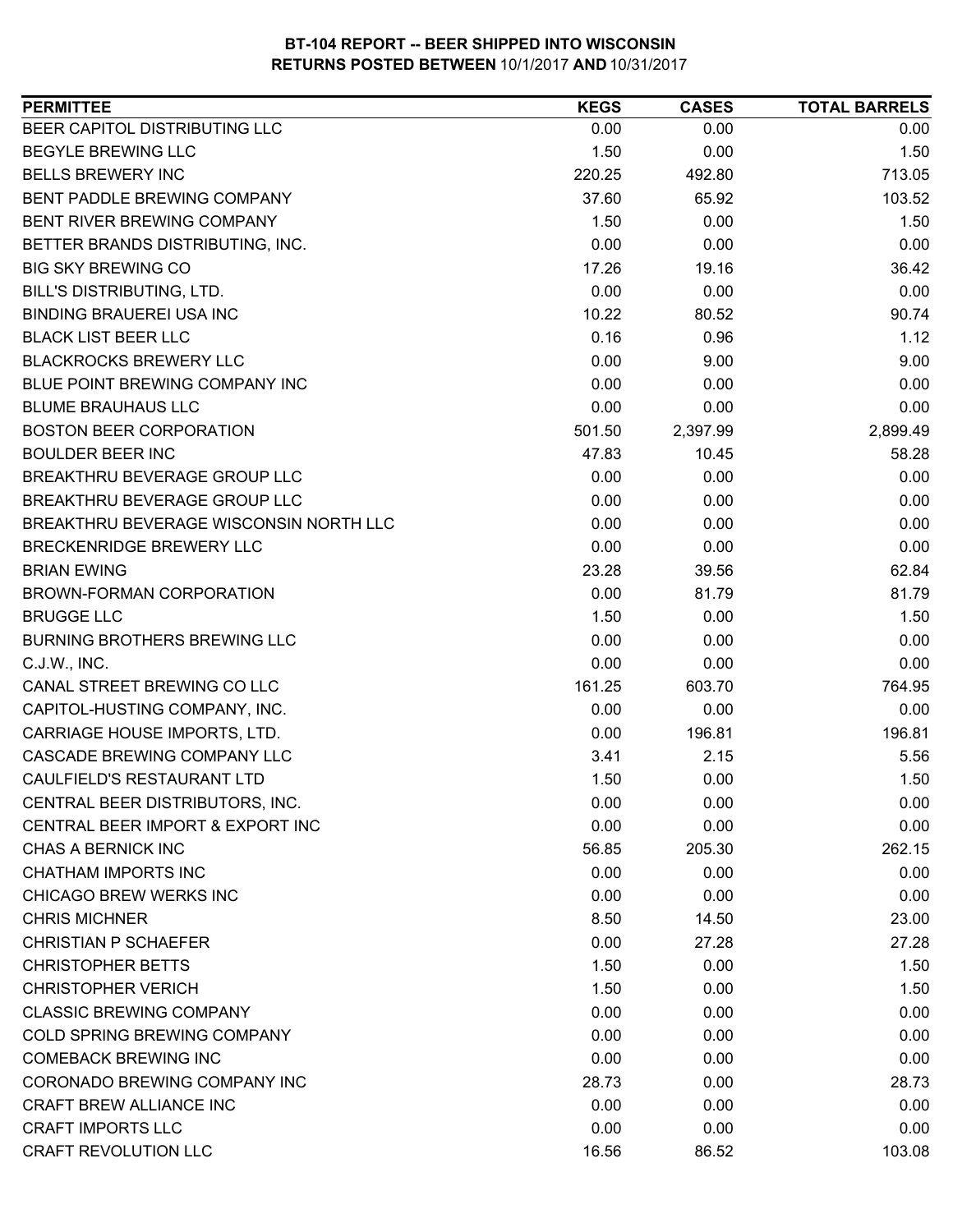| <b>PERMITTEE</b>                           | <b>KEGS</b> | <b>CASES</b> | <b>TOTAL BARRELS</b> |
|--------------------------------------------|-------------|--------------|----------------------|
| <b>CROOKED RIVER INC</b>                   | 1.50        | 0.00         | 1.50                 |
| <b>CROWN IMPORTS LLC</b>                   | 0.00        | 9,944.73     | 9,944.73             |
| <b>CUSTOM CALIFORNIA CRAFT BEER LLC</b>    | 0.00        | 0.00         | 0.00                 |
| D&V INTERNATIONAL INC                      | 0.00        | 0.00         | 0.00                 |
| <b>DAILY CELLARS LLC</b>                   | 0.00        | 0.00         | 0.00                 |
| DANGEROUS MAN BREWING COMPANY LLC          | 1.50        | 0.00         | 1.50                 |
| <b>DANNY RAKOVIC</b>                       | 0.00        | 0.00         | 0.00                 |
| DEAN DISTRIBUTING, INC.                    | 0.00        | 0.00         | 0.00                 |
| DEAN DISTRIBUTING, INC.                    | 0.00        | 0.00         | 0.00                 |
| <b>DEBORAH MARIE WINTER</b>                | 0.00        | 0.00         | 0.00                 |
| DEER CREEK BREWERY LLC                     | 1.50        | 0.00         | 1.50                 |
| DEFIANCE BREWERY LLC                       | 0.00        | 0.00         | 0.00                 |
| <b>DELIA E RODRIGUEZ</b>                   | 0.00        | 0.00         | 0.00                 |
| DESCHUTES BREWERY INC                      | 203.10      | 206.80       | 409.90               |
| DESTIHL HOLDINGS LLC                       | 0.00        | 0.00         | 0.00                 |
| DETROIT RIVERTOWN BREWING LLC              | 9.33        | 5.22         | 14.55                |
| <b>DIAGEO BEER COMPANY USA</b>             | 633.60      | 2,309.07     | 2,942.67             |
| <b>DICENTRA INC</b>                        | 1.50        | 0.00         | 1.50                 |
| DOANE DISTRIBUTING, INC.                   | 0.00        | 0.00         | 0.00                 |
| DOGFISH HEAD CRAFT BREWERY LLC             | 46.66       | 222.65       | 269.31               |
| <b>DOYNA LTD</b>                           | 0.00        | 0.00         | 0.00                 |
| DRAGONMEAD LLC                             | 1.50        | 0.00         | 1.50                 |
| DUVEL MOORTGAT USA LTD                     | 14.69       | 168.94       | 183.63               |
| E & J GALLO WINERY                         | 0.00        | 47.68        | 47.68                |
| EASTERN LIQUORS USA INC                    | 0.00        | 0.00         | 0.00                 |
| EAUX DE VIE INC                            | 1.50        | 0.00         | 1.50                 |
| EINSTOK BEER COMPANY LP                    | 0.00        | 0.00         | 0.00                 |
| EL DORADO BEVERAGE CO                      | 0.00        | 0.00         | 0.00                 |
| ELYSIAN BREWING COMPANY INC                | 0.00        | 0.00         | 0.00                 |
| EPIC BREWING COMPANY LLC                   | 0.00        | 0.00         | 0.00                 |
| EPIC BREWING COMPANY LLC                   | 8.00        | 0.99         | 8.99                 |
| ETON STREET BREWERY LLC                    | 1.50        | 0.00         | 1.50                 |
| FABIANO BROTHERS - WISCONSIN LLC           | 0.00        | 0.00         | 0.00                 |
| FAT HEAD'S BREWING LP                      | 1.50        | 0.00         | 1.50                 |
| FLANIGAN DISTRIBUTING OF DOOR COUNTY, INC. | 0.00        | 0.00         | 0.00                 |
| <b>FLYING DOG BREWERY LLLP</b>             | 0.00        | 0.00         | 0.00                 |
| FOUR SEASONS BEER DISTRIBUTORS INC         | 0.00        | 0.00         | 0.00                 |
| FRANK BEER DISTRIBUTORS, INC.              | 0.00        | 0.00         | 0.00                 |
| FRANK BEER SOUTH LLC                       | 0.00        | 0.00         | 0.00                 |
| FRANK LIQUOR COMPANY, INC.                 | 0.00        | 0.00         | 0.00                 |
| FRANK LIQUORS OF LA CROSSE, INC.           | 0.00        | 0.00         | 0.00                 |
| FRED R KARM JR                             | 0.00        | 1.86         | 1.86                 |
| FULTON STREET BREWERY LLC                  | 0.00        | 0.00         | 0.00                 |
| <b>FUNKWERKS INC</b>                       | 0.00        | 0.00         | 0.00                 |
| <b>G &amp; F DISTRIBUTING INC</b>          | 0.00        | 0.00         | 0.00                 |
|                                            |             |              |                      |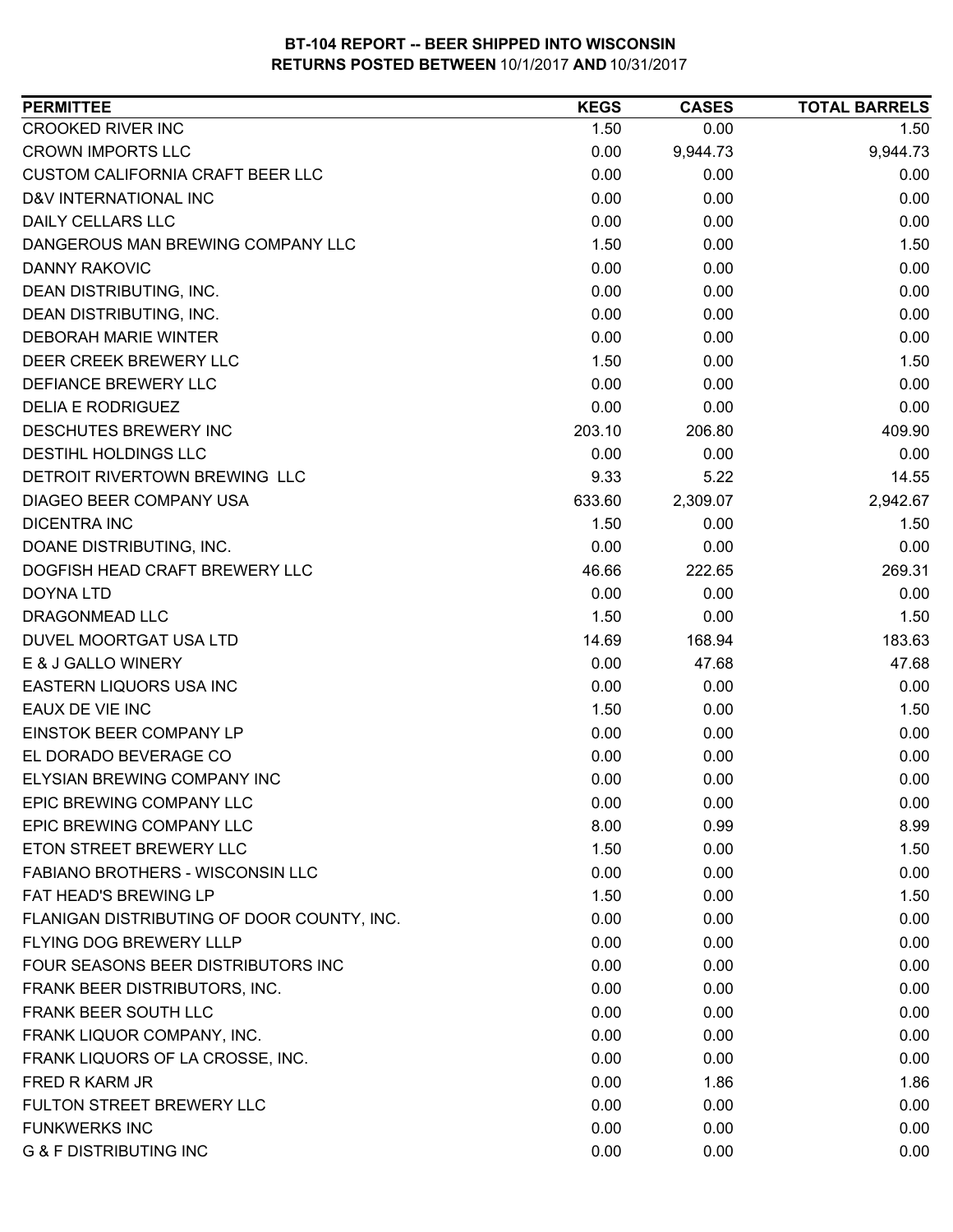| 0.00<br>0.00<br>0.00<br>0.00<br>0.00<br>0.00<br>0.00<br>0.00<br>0.00<br>0.00<br>0.00<br>0.00<br>0.00<br>0.00<br>0.00<br>0.00<br>0.00<br>0.00<br>0.00<br>0.00<br>0.00<br>0.00<br>0.00<br>0.00<br>0.00<br>0.00<br>0.00<br>0.00<br>0.00<br>0.00<br>0.00<br>0.00<br>0.00<br>0.00<br>0.00<br>0.00<br>0.00<br>0.00<br>0.00<br>0.00<br>0.00<br>0.00<br>2.00<br>16.79<br>14.79<br>0.00<br>0.00<br>0.00<br>21.67<br>75.38<br>53.71<br>1.50<br>1.50<br>0.00<br>0.00<br>0.00<br>0.00<br>1.50<br>1.50<br>0.00<br>1.50<br>0.00<br>1.50<br>1.50<br>1.50<br>0.00<br>0.00<br>0.00<br>0.00<br>0.00<br>0.00<br>0.00<br>0.00<br>0.00<br>0.00<br>1.50<br>0.00<br>1.50<br>0.00<br>0.00<br>0.00<br>16.89<br>39.19<br>56.08<br>0.00<br>0.00<br>0.00<br>1.50<br>0.00<br>1.50<br>216.96<br>4,297.73<br>4,514.69<br>108.21<br>215.20<br>106.99<br>0.00<br>0.00<br>0.00<br>1.50<br>1.50<br>0.00<br>0.00<br>0.00<br>0.00<br>1.50<br>1.50<br>0.00<br>11.99<br>26.57<br>14.58<br>43.01<br>113.48<br>70.47<br>0.00<br>68.40<br>68.40<br>0.00<br>0.00<br>0.00<br>0.00<br>0.00<br>0.00<br>4.17<br>4.17<br>0.00 | <b>PERMITTEE</b>                       | <b>KEGS</b> | <b>CASES</b> | <b>TOTAL BARRELS</b> |
|-------------------------------------------------------------------------------------------------------------------------------------------------------------------------------------------------------------------------------------------------------------------------------------------------------------------------------------------------------------------------------------------------------------------------------------------------------------------------------------------------------------------------------------------------------------------------------------------------------------------------------------------------------------------------------------------------------------------------------------------------------------------------------------------------------------------------------------------------------------------------------------------------------------------------------------------------------------------------------------------------------------------------------------------------------------------------------|----------------------------------------|-------------|--------------|----------------------|
|                                                                                                                                                                                                                                                                                                                                                                                                                                                                                                                                                                                                                                                                                                                                                                                                                                                                                                                                                                                                                                                                               | <b>G K SKAGGS INC</b>                  |             |              |                      |
|                                                                                                                                                                                                                                                                                                                                                                                                                                                                                                                                                                                                                                                                                                                                                                                                                                                                                                                                                                                                                                                                               | GARY'S CORPORATION OF OAK CREEK        |             |              |                      |
|                                                                                                                                                                                                                                                                                                                                                                                                                                                                                                                                                                                                                                                                                                                                                                                                                                                                                                                                                                                                                                                                               | GB SALES MILWAUKEE, INC.               |             |              |                      |
|                                                                                                                                                                                                                                                                                                                                                                                                                                                                                                                                                                                                                                                                                                                                                                                                                                                                                                                                                                                                                                                                               | <b>GELOSO BEVERAGE GROUP LLC</b>       |             |              |                      |
|                                                                                                                                                                                                                                                                                                                                                                                                                                                                                                                                                                                                                                                                                                                                                                                                                                                                                                                                                                                                                                                                               | GENERAL BEER DISTRIBUTORS CO.          |             |              |                      |
|                                                                                                                                                                                                                                                                                                                                                                                                                                                                                                                                                                                                                                                                                                                                                                                                                                                                                                                                                                                                                                                                               | <b>GENERAL BEER-NORTHEAST INC</b>      |             |              |                      |
|                                                                                                                                                                                                                                                                                                                                                                                                                                                                                                                                                                                                                                                                                                                                                                                                                                                                                                                                                                                                                                                                               | GENERAL BEER-NORTHEAST INC             |             |              |                      |
|                                                                                                                                                                                                                                                                                                                                                                                                                                                                                                                                                                                                                                                                                                                                                                                                                                                                                                                                                                                                                                                                               | GENERAL BEER-NORTHWEST, INC.           |             |              |                      |
|                                                                                                                                                                                                                                                                                                                                                                                                                                                                                                                                                                                                                                                                                                                                                                                                                                                                                                                                                                                                                                                                               | GENERAL BEER-NORTHWEST, INC.           |             |              |                      |
|                                                                                                                                                                                                                                                                                                                                                                                                                                                                                                                                                                                                                                                                                                                                                                                                                                                                                                                                                                                                                                                                               | GENERAL BEER-NORTHWEST, INC.           |             |              |                      |
|                                                                                                                                                                                                                                                                                                                                                                                                                                                                                                                                                                                                                                                                                                                                                                                                                                                                                                                                                                                                                                                                               | GENERAL BEVERAGE SALES CO.             |             |              |                      |
|                                                                                                                                                                                                                                                                                                                                                                                                                                                                                                                                                                                                                                                                                                                                                                                                                                                                                                                                                                                                                                                                               | GENERAL BEVERAGE SALES CO. -- OSHKOSH  |             |              |                      |
|                                                                                                                                                                                                                                                                                                                                                                                                                                                                                                                                                                                                                                                                                                                                                                                                                                                                                                                                                                                                                                                                               | GENERAL BEVERAGE SALES CO.-MILWAUKEE   |             |              |                      |
|                                                                                                                                                                                                                                                                                                                                                                                                                                                                                                                                                                                                                                                                                                                                                                                                                                                                                                                                                                                                                                                                               | <b>GEORGE BOZIC JR</b>                 |             |              |                      |
|                                                                                                                                                                                                                                                                                                                                                                                                                                                                                                                                                                                                                                                                                                                                                                                                                                                                                                                                                                                                                                                                               | <b>GFBC INC</b>                        |             |              |                      |
|                                                                                                                                                                                                                                                                                                                                                                                                                                                                                                                                                                                                                                                                                                                                                                                                                                                                                                                                                                                                                                                                               | <b>GLOBAL VILLAGE IMPORTS LLC</b>      |             |              |                      |
|                                                                                                                                                                                                                                                                                                                                                                                                                                                                                                                                                                                                                                                                                                                                                                                                                                                                                                                                                                                                                                                                               | <b>GMB PARTNERS LLC</b>                |             |              |                      |
|                                                                                                                                                                                                                                                                                                                                                                                                                                                                                                                                                                                                                                                                                                                                                                                                                                                                                                                                                                                                                                                                               | <b>GONZO'S BIGGDOGG BREWING LLC</b>    |             |              |                      |
|                                                                                                                                                                                                                                                                                                                                                                                                                                                                                                                                                                                                                                                                                                                                                                                                                                                                                                                                                                                                                                                                               | <b>GRAYSCALE BREWING LLC</b>           |             |              |                      |
|                                                                                                                                                                                                                                                                                                                                                                                                                                                                                                                                                                                                                                                                                                                                                                                                                                                                                                                                                                                                                                                                               | <b>GREENBUSH BREWING CO</b>            |             |              |                      |
|                                                                                                                                                                                                                                                                                                                                                                                                                                                                                                                                                                                                                                                                                                                                                                                                                                                                                                                                                                                                                                                                               | <b>GREGORY M SHUFF</b>                 |             |              |                      |
|                                                                                                                                                                                                                                                                                                                                                                                                                                                                                                                                                                                                                                                                                                                                                                                                                                                                                                                                                                                                                                                                               | <b>GREGORY M SHUFF</b>                 |             |              |                      |
|                                                                                                                                                                                                                                                                                                                                                                                                                                                                                                                                                                                                                                                                                                                                                                                                                                                                                                                                                                                                                                                                               | <b>GREGORY S HARDMAN</b>               |             |              |                      |
|                                                                                                                                                                                                                                                                                                                                                                                                                                                                                                                                                                                                                                                                                                                                                                                                                                                                                                                                                                                                                                                                               | <b>GTBC LLC</b>                        |             |              |                      |
|                                                                                                                                                                                                                                                                                                                                                                                                                                                                                                                                                                                                                                                                                                                                                                                                                                                                                                                                                                                                                                                                               | H C FOODS CO LTD                       |             |              |                      |
|                                                                                                                                                                                                                                                                                                                                                                                                                                                                                                                                                                                                                                                                                                                                                                                                                                                                                                                                                                                                                                                                               | HAILSTORM BREWING CO LLC               |             |              |                      |
|                                                                                                                                                                                                                                                                                                                                                                                                                                                                                                                                                                                                                                                                                                                                                                                                                                                                                                                                                                                                                                                                               | <b>HALES ALES LTD</b>                  |             |              |                      |
|                                                                                                                                                                                                                                                                                                                                                                                                                                                                                                                                                                                                                                                                                                                                                                                                                                                                                                                                                                                                                                                                               | HARPOON DISTRIBUTING COMPANY           |             |              |                      |
|                                                                                                                                                                                                                                                                                                                                                                                                                                                                                                                                                                                                                                                                                                                                                                                                                                                                                                                                                                                                                                                                               | HARVEST MOON BREWING LLP               |             |              |                      |
|                                                                                                                                                                                                                                                                                                                                                                                                                                                                                                                                                                                                                                                                                                                                                                                                                                                                                                                                                                                                                                                                               | HAYMARKET BREWING COMPANY LLC          |             |              |                      |
|                                                                                                                                                                                                                                                                                                                                                                                                                                                                                                                                                                                                                                                                                                                                                                                                                                                                                                                                                                                                                                                                               | HEINEKEN USA INCORPORATED              |             |              |                      |
|                                                                                                                                                                                                                                                                                                                                                                                                                                                                                                                                                                                                                                                                                                                                                                                                                                                                                                                                                                                                                                                                               | <b>HOME BREW MART INC</b>              |             |              |                      |
|                                                                                                                                                                                                                                                                                                                                                                                                                                                                                                                                                                                                                                                                                                                                                                                                                                                                                                                                                                                                                                                                               | HOP BUTCHER FOR THE WORLD LLC          |             |              |                      |
|                                                                                                                                                                                                                                                                                                                                                                                                                                                                                                                                                                                                                                                                                                                                                                                                                                                                                                                                                                                                                                                                               | <b>ILLUMINATED BREW WORKS LLC</b>      |             |              |                      |
|                                                                                                                                                                                                                                                                                                                                                                                                                                                                                                                                                                                                                                                                                                                                                                                                                                                                                                                                                                                                                                                                               | <b>ILLYRIAN IMPORT INC</b>             |             |              |                      |
|                                                                                                                                                                                                                                                                                                                                                                                                                                                                                                                                                                                                                                                                                                                                                                                                                                                                                                                                                                                                                                                                               | <b>IMPERIAL OAK BREWING LLC</b>        |             |              |                      |
|                                                                                                                                                                                                                                                                                                                                                                                                                                                                                                                                                                                                                                                                                                                                                                                                                                                                                                                                                                                                                                                                               | <b>INDEED BREWING COMPANY LLC</b>      |             |              |                      |
|                                                                                                                                                                                                                                                                                                                                                                                                                                                                                                                                                                                                                                                                                                                                                                                                                                                                                                                                                                                                                                                                               | <b>INDIAN PEAKS BREWING COMPANY</b>    |             |              |                      |
|                                                                                                                                                                                                                                                                                                                                                                                                                                                                                                                                                                                                                                                                                                                                                                                                                                                                                                                                                                                                                                                                               | INTERNATIONAL DISTILLERS & VINTERS LTD |             |              |                      |
|                                                                                                                                                                                                                                                                                                                                                                                                                                                                                                                                                                                                                                                                                                                                                                                                                                                                                                                                                                                                                                                                               | <b>IRENE WAGNER</b>                    |             |              |                      |
|                                                                                                                                                                                                                                                                                                                                                                                                                                                                                                                                                                                                                                                                                                                                                                                                                                                                                                                                                                                                                                                                               | <b>IRON HORSE BEVERAGE LLC</b>         |             |              |                      |
|                                                                                                                                                                                                                                                                                                                                                                                                                                                                                                                                                                                                                                                                                                                                                                                                                                                                                                                                                                                                                                                                               | <b>ISLAND CITY BREWING COMPANY LLC</b> |             |              |                      |
|                                                                                                                                                                                                                                                                                                                                                                                                                                                                                                                                                                                                                                                                                                                                                                                                                                                                                                                                                                                                                                                                               | <b>J &amp; M CORPORATION</b>           | 1.50        | 0.00         | 1.50                 |
| 1.50<br>1.50<br>0.00                                                                                                                                                                                                                                                                                                                                                                                                                                                                                                                                                                                                                                                                                                                                                                                                                                                                                                                                                                                                                                                          | <b>JACOB A HAFNER</b>                  |             |              |                      |
| 0.00<br>0.00<br>0.00                                                                                                                                                                                                                                                                                                                                                                                                                                                                                                                                                                                                                                                                                                                                                                                                                                                                                                                                                                                                                                                          | <b>JAW PROPERTIES LLC</b>              |             |              |                      |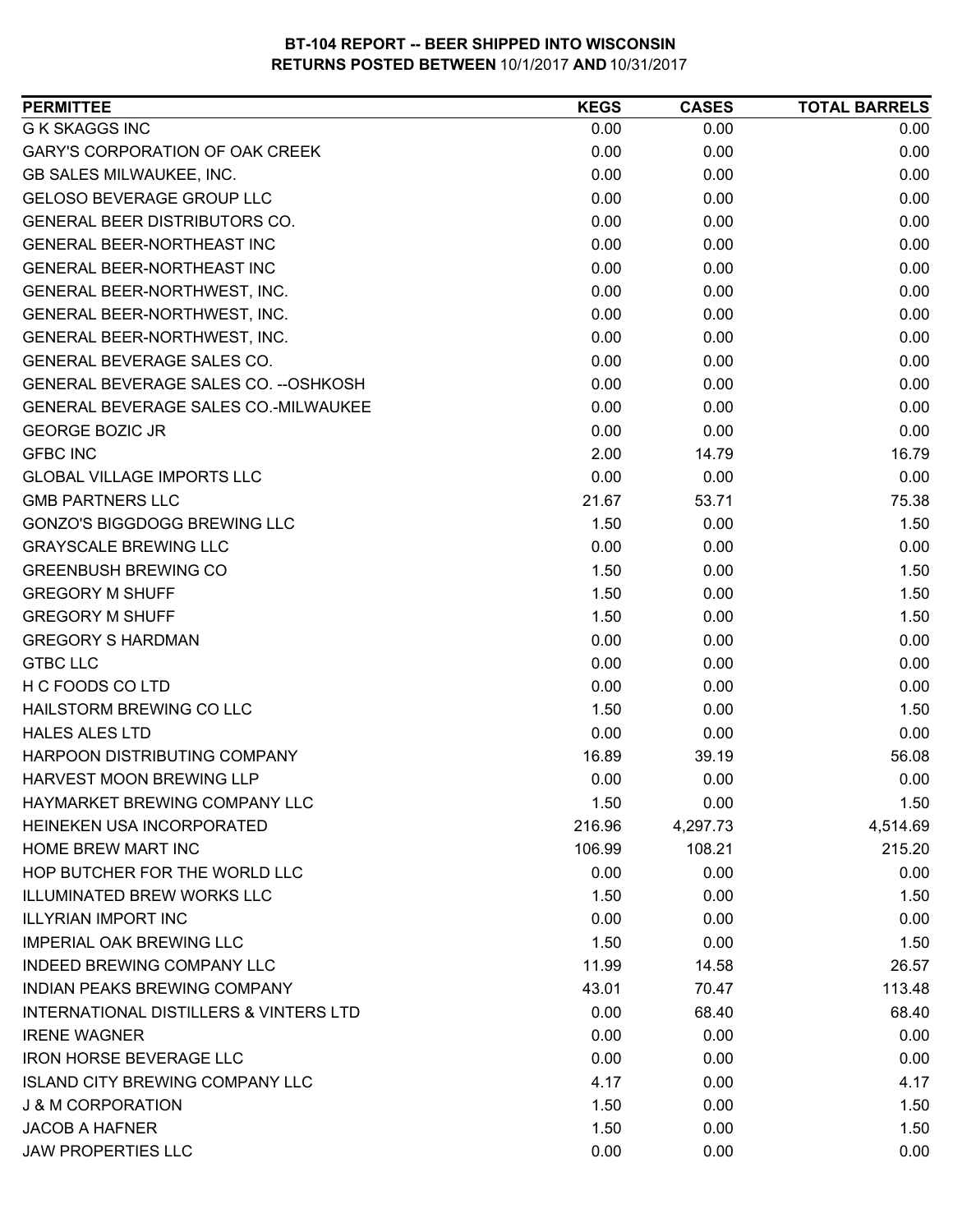| <b>JBR BREWING LLC</b><br>26.13<br>39.80<br>13.67<br><b>JDZ INC</b><br>5.33<br>12.73<br>7.40<br>1.50<br><b>JEFF SCHRAG</b><br>0.00<br>1.50<br>0.00<br>0.00<br>0.00<br><b>JOHN J COLLETTI</b><br>0.00<br>0.00<br>JOHNSON BROTHERS OF WISCONSIN INC<br>0.00<br>27.50<br>154.59<br><b>JOSHUA DETH</b><br>127.09<br>0.00<br>KAY BEER DISTRIBUTING, INC.<br>0.00<br>0.00<br><b>KEWEENAW BREWING CO LLC</b><br>40.75<br>32.88<br>73.63<br>KOJIMA & INTERNATIONAL ASSOCIATES INC<br>0.00<br>0.00<br>0.00<br><b>KROMBACHER USA LLC</b><br>0.00<br>0.00<br>0.00<br>KUHNHENN BREWING CO LLC<br>0.00<br>0.00<br>0.00<br>KUTZKY MARKET LLC<br>1.50<br>1.50<br>0.00<br>KYSELA PERE ET FILS LTD<br>0.00<br>0.00<br>0.00<br>LA CROSSE BEVERAGE LLC<br>0.00<br>0.00<br>0.00<br><b>LABATT USA OPERATING CO LLC</b><br>28.00<br>1,323.32<br>1,351.32<br><b>LAGUNITAS BREWING CO</b><br>150.50<br>553.09<br>402.59<br>LAKE SUPERIOR BREWING CO LLC<br>0.33<br>2.87<br>2.54<br>LARRY'S DISTRIBUTING CO., INC.<br>0.00<br>0.00<br>0.00<br>0.00<br>0.00<br>LEE BEVERAGE OF WISCONSIN LLC<br>0.00<br>LEE BEVERAGE OF WISCONSIN LLC<br>0.00<br>0.00<br>0.00<br>0.00<br>LEE BEVERAGE OF WISCONSIN LLC<br>0.00<br>0.00<br>LEFT COAST BREWING CO<br>0.00<br>8.20<br>8.20<br>LENA BEVERAGE COMPANY<br>0.33<br>0.00<br>0.33<br>LIFT BRIDGE BREWING TECHNOLOGIES LLC<br>6.33<br>6.33<br>0.00<br>LOGBOAT BREWING COMPANY LLC<br>1.50<br>0.00<br>1.50<br><b>LOUIS GLUNZ BEER INC</b><br>88.71<br>67.63<br>21.08<br><b>LUCID BREWING LLC</b><br>1.50<br>0.00<br>1.50<br><b>LUCKY STRIKE CORPORATION</b><br>1.50<br>0.00<br>1.50<br>MAD ANTHONY BREWING COMPANY INC<br>1.50<br>0.00<br>1.50<br><b>MANKATO BREWERY LLC</b><br>0.00<br>0.00<br>0.00<br>MANNEKEN-BRUSSEL IMPORTS INC<br>9.54<br>26.92<br>36.46<br>MARK ANTHONY BRANDS INC<br>0.00<br>2,437.22<br>2,437.22<br>MASSACHUSETTS BEVERAGE ALLIANCE LLC<br>0.00<br>0.00<br>0.00<br>8.86<br>77.93<br>MERCHANT DU VIN CORPORATION<br>69.07 |
|--------------------------------------------------------------------------------------------------------------------------------------------------------------------------------------------------------------------------------------------------------------------------------------------------------------------------------------------------------------------------------------------------------------------------------------------------------------------------------------------------------------------------------------------------------------------------------------------------------------------------------------------------------------------------------------------------------------------------------------------------------------------------------------------------------------------------------------------------------------------------------------------------------------------------------------------------------------------------------------------------------------------------------------------------------------------------------------------------------------------------------------------------------------------------------------------------------------------------------------------------------------------------------------------------------------------------------------------------------------------------------------------------------------------------------------------------------------------------------------------------------------------------------------------------------------------------------------------------------------------------------------------------------------------------------------------------------------------------------------------------------------------------------------------------------------------------------------------------------------------------------------------------------------------------------------------------------------|
|                                                                                                                                                                                                                                                                                                                                                                                                                                                                                                                                                                                                                                                                                                                                                                                                                                                                                                                                                                                                                                                                                                                                                                                                                                                                                                                                                                                                                                                                                                                                                                                                                                                                                                                                                                                                                                                                                                                                                              |
|                                                                                                                                                                                                                                                                                                                                                                                                                                                                                                                                                                                                                                                                                                                                                                                                                                                                                                                                                                                                                                                                                                                                                                                                                                                                                                                                                                                                                                                                                                                                                                                                                                                                                                                                                                                                                                                                                                                                                              |
|                                                                                                                                                                                                                                                                                                                                                                                                                                                                                                                                                                                                                                                                                                                                                                                                                                                                                                                                                                                                                                                                                                                                                                                                                                                                                                                                                                                                                                                                                                                                                                                                                                                                                                                                                                                                                                                                                                                                                              |
|                                                                                                                                                                                                                                                                                                                                                                                                                                                                                                                                                                                                                                                                                                                                                                                                                                                                                                                                                                                                                                                                                                                                                                                                                                                                                                                                                                                                                                                                                                                                                                                                                                                                                                                                                                                                                                                                                                                                                              |
|                                                                                                                                                                                                                                                                                                                                                                                                                                                                                                                                                                                                                                                                                                                                                                                                                                                                                                                                                                                                                                                                                                                                                                                                                                                                                                                                                                                                                                                                                                                                                                                                                                                                                                                                                                                                                                                                                                                                                              |
|                                                                                                                                                                                                                                                                                                                                                                                                                                                                                                                                                                                                                                                                                                                                                                                                                                                                                                                                                                                                                                                                                                                                                                                                                                                                                                                                                                                                                                                                                                                                                                                                                                                                                                                                                                                                                                                                                                                                                              |
|                                                                                                                                                                                                                                                                                                                                                                                                                                                                                                                                                                                                                                                                                                                                                                                                                                                                                                                                                                                                                                                                                                                                                                                                                                                                                                                                                                                                                                                                                                                                                                                                                                                                                                                                                                                                                                                                                                                                                              |
|                                                                                                                                                                                                                                                                                                                                                                                                                                                                                                                                                                                                                                                                                                                                                                                                                                                                                                                                                                                                                                                                                                                                                                                                                                                                                                                                                                                                                                                                                                                                                                                                                                                                                                                                                                                                                                                                                                                                                              |
|                                                                                                                                                                                                                                                                                                                                                                                                                                                                                                                                                                                                                                                                                                                                                                                                                                                                                                                                                                                                                                                                                                                                                                                                                                                                                                                                                                                                                                                                                                                                                                                                                                                                                                                                                                                                                                                                                                                                                              |
|                                                                                                                                                                                                                                                                                                                                                                                                                                                                                                                                                                                                                                                                                                                                                                                                                                                                                                                                                                                                                                                                                                                                                                                                                                                                                                                                                                                                                                                                                                                                                                                                                                                                                                                                                                                                                                                                                                                                                              |
|                                                                                                                                                                                                                                                                                                                                                                                                                                                                                                                                                                                                                                                                                                                                                                                                                                                                                                                                                                                                                                                                                                                                                                                                                                                                                                                                                                                                                                                                                                                                                                                                                                                                                                                                                                                                                                                                                                                                                              |
|                                                                                                                                                                                                                                                                                                                                                                                                                                                                                                                                                                                                                                                                                                                                                                                                                                                                                                                                                                                                                                                                                                                                                                                                                                                                                                                                                                                                                                                                                                                                                                                                                                                                                                                                                                                                                                                                                                                                                              |
|                                                                                                                                                                                                                                                                                                                                                                                                                                                                                                                                                                                                                                                                                                                                                                                                                                                                                                                                                                                                                                                                                                                                                                                                                                                                                                                                                                                                                                                                                                                                                                                                                                                                                                                                                                                                                                                                                                                                                              |
|                                                                                                                                                                                                                                                                                                                                                                                                                                                                                                                                                                                                                                                                                                                                                                                                                                                                                                                                                                                                                                                                                                                                                                                                                                                                                                                                                                                                                                                                                                                                                                                                                                                                                                                                                                                                                                                                                                                                                              |
|                                                                                                                                                                                                                                                                                                                                                                                                                                                                                                                                                                                                                                                                                                                                                                                                                                                                                                                                                                                                                                                                                                                                                                                                                                                                                                                                                                                                                                                                                                                                                                                                                                                                                                                                                                                                                                                                                                                                                              |
|                                                                                                                                                                                                                                                                                                                                                                                                                                                                                                                                                                                                                                                                                                                                                                                                                                                                                                                                                                                                                                                                                                                                                                                                                                                                                                                                                                                                                                                                                                                                                                                                                                                                                                                                                                                                                                                                                                                                                              |
|                                                                                                                                                                                                                                                                                                                                                                                                                                                                                                                                                                                                                                                                                                                                                                                                                                                                                                                                                                                                                                                                                                                                                                                                                                                                                                                                                                                                                                                                                                                                                                                                                                                                                                                                                                                                                                                                                                                                                              |
|                                                                                                                                                                                                                                                                                                                                                                                                                                                                                                                                                                                                                                                                                                                                                                                                                                                                                                                                                                                                                                                                                                                                                                                                                                                                                                                                                                                                                                                                                                                                                                                                                                                                                                                                                                                                                                                                                                                                                              |
|                                                                                                                                                                                                                                                                                                                                                                                                                                                                                                                                                                                                                                                                                                                                                                                                                                                                                                                                                                                                                                                                                                                                                                                                                                                                                                                                                                                                                                                                                                                                                                                                                                                                                                                                                                                                                                                                                                                                                              |
|                                                                                                                                                                                                                                                                                                                                                                                                                                                                                                                                                                                                                                                                                                                                                                                                                                                                                                                                                                                                                                                                                                                                                                                                                                                                                                                                                                                                                                                                                                                                                                                                                                                                                                                                                                                                                                                                                                                                                              |
|                                                                                                                                                                                                                                                                                                                                                                                                                                                                                                                                                                                                                                                                                                                                                                                                                                                                                                                                                                                                                                                                                                                                                                                                                                                                                                                                                                                                                                                                                                                                                                                                                                                                                                                                                                                                                                                                                                                                                              |
|                                                                                                                                                                                                                                                                                                                                                                                                                                                                                                                                                                                                                                                                                                                                                                                                                                                                                                                                                                                                                                                                                                                                                                                                                                                                                                                                                                                                                                                                                                                                                                                                                                                                                                                                                                                                                                                                                                                                                              |
|                                                                                                                                                                                                                                                                                                                                                                                                                                                                                                                                                                                                                                                                                                                                                                                                                                                                                                                                                                                                                                                                                                                                                                                                                                                                                                                                                                                                                                                                                                                                                                                                                                                                                                                                                                                                                                                                                                                                                              |
|                                                                                                                                                                                                                                                                                                                                                                                                                                                                                                                                                                                                                                                                                                                                                                                                                                                                                                                                                                                                                                                                                                                                                                                                                                                                                                                                                                                                                                                                                                                                                                                                                                                                                                                                                                                                                                                                                                                                                              |
|                                                                                                                                                                                                                                                                                                                                                                                                                                                                                                                                                                                                                                                                                                                                                                                                                                                                                                                                                                                                                                                                                                                                                                                                                                                                                                                                                                                                                                                                                                                                                                                                                                                                                                                                                                                                                                                                                                                                                              |
|                                                                                                                                                                                                                                                                                                                                                                                                                                                                                                                                                                                                                                                                                                                                                                                                                                                                                                                                                                                                                                                                                                                                                                                                                                                                                                                                                                                                                                                                                                                                                                                                                                                                                                                                                                                                                                                                                                                                                              |
|                                                                                                                                                                                                                                                                                                                                                                                                                                                                                                                                                                                                                                                                                                                                                                                                                                                                                                                                                                                                                                                                                                                                                                                                                                                                                                                                                                                                                                                                                                                                                                                                                                                                                                                                                                                                                                                                                                                                                              |
|                                                                                                                                                                                                                                                                                                                                                                                                                                                                                                                                                                                                                                                                                                                                                                                                                                                                                                                                                                                                                                                                                                                                                                                                                                                                                                                                                                                                                                                                                                                                                                                                                                                                                                                                                                                                                                                                                                                                                              |
|                                                                                                                                                                                                                                                                                                                                                                                                                                                                                                                                                                                                                                                                                                                                                                                                                                                                                                                                                                                                                                                                                                                                                                                                                                                                                                                                                                                                                                                                                                                                                                                                                                                                                                                                                                                                                                                                                                                                                              |
|                                                                                                                                                                                                                                                                                                                                                                                                                                                                                                                                                                                                                                                                                                                                                                                                                                                                                                                                                                                                                                                                                                                                                                                                                                                                                                                                                                                                                                                                                                                                                                                                                                                                                                                                                                                                                                                                                                                                                              |
|                                                                                                                                                                                                                                                                                                                                                                                                                                                                                                                                                                                                                                                                                                                                                                                                                                                                                                                                                                                                                                                                                                                                                                                                                                                                                                                                                                                                                                                                                                                                                                                                                                                                                                                                                                                                                                                                                                                                                              |
|                                                                                                                                                                                                                                                                                                                                                                                                                                                                                                                                                                                                                                                                                                                                                                                                                                                                                                                                                                                                                                                                                                                                                                                                                                                                                                                                                                                                                                                                                                                                                                                                                                                                                                                                                                                                                                                                                                                                                              |
|                                                                                                                                                                                                                                                                                                                                                                                                                                                                                                                                                                                                                                                                                                                                                                                                                                                                                                                                                                                                                                                                                                                                                                                                                                                                                                                                                                                                                                                                                                                                                                                                                                                                                                                                                                                                                                                                                                                                                              |
|                                                                                                                                                                                                                                                                                                                                                                                                                                                                                                                                                                                                                                                                                                                                                                                                                                                                                                                                                                                                                                                                                                                                                                                                                                                                                                                                                                                                                                                                                                                                                                                                                                                                                                                                                                                                                                                                                                                                                              |
| METROPOLITAN BREWING LLC<br>5.33<br>5.24<br>10.57                                                                                                                                                                                                                                                                                                                                                                                                                                                                                                                                                                                                                                                                                                                                                                                                                                                                                                                                                                                                                                                                                                                                                                                                                                                                                                                                                                                                                                                                                                                                                                                                                                                                                                                                                                                                                                                                                                            |
| 23.38<br><b>MHW LTD</b><br>5.12<br>18.26                                                                                                                                                                                                                                                                                                                                                                                                                                                                                                                                                                                                                                                                                                                                                                                                                                                                                                                                                                                                                                                                                                                                                                                                                                                                                                                                                                                                                                                                                                                                                                                                                                                                                                                                                                                                                                                                                                                     |
| <b>MICHAEL G ANSAY</b><br>0.00<br>0.00<br>0.00                                                                                                                                                                                                                                                                                                                                                                                                                                                                                                                                                                                                                                                                                                                                                                                                                                                                                                                                                                                                                                                                                                                                                                                                                                                                                                                                                                                                                                                                                                                                                                                                                                                                                                                                                                                                                                                                                                               |
| MICHAUD DISTRIBUTING INC<br>0.00<br>0.00<br>0.00                                                                                                                                                                                                                                                                                                                                                                                                                                                                                                                                                                                                                                                                                                                                                                                                                                                                                                                                                                                                                                                                                                                                                                                                                                                                                                                                                                                                                                                                                                                                                                                                                                                                                                                                                                                                                                                                                                             |
| MICHIGAN CITY BREWING COMPANY INC<br>1.50<br>0.00<br>1.50                                                                                                                                                                                                                                                                                                                                                                                                                                                                                                                                                                                                                                                                                                                                                                                                                                                                                                                                                                                                                                                                                                                                                                                                                                                                                                                                                                                                                                                                                                                                                                                                                                                                                                                                                                                                                                                                                                    |
| MID-WISCONSIN BEVERAGE, INC.<br>0.00<br>0.00<br>0.00                                                                                                                                                                                                                                                                                                                                                                                                                                                                                                                                                                                                                                                                                                                                                                                                                                                                                                                                                                                                                                                                                                                                                                                                                                                                                                                                                                                                                                                                                                                                                                                                                                                                                                                                                                                                                                                                                                         |
| <b>MIKE A WILLERTON</b><br>0.00<br>0.00<br>0.00                                                                                                                                                                                                                                                                                                                                                                                                                                                                                                                                                                                                                                                                                                                                                                                                                                                                                                                                                                                                                                                                                                                                                                                                                                                                                                                                                                                                                                                                                                                                                                                                                                                                                                                                                                                                                                                                                                              |
| MIKERPHONE BREWING LLC<br>1.50<br>0.00<br>1.50                                                                                                                                                                                                                                                                                                                                                                                                                                                                                                                                                                                                                                                                                                                                                                                                                                                                                                                                                                                                                                                                                                                                                                                                                                                                                                                                                                                                                                                                                                                                                                                                                                                                                                                                                                                                                                                                                                               |
| MILLERCOORS LLC<br>15,216.42<br>446.25<br>14,770.17                                                                                                                                                                                                                                                                                                                                                                                                                                                                                                                                                                                                                                                                                                                                                                                                                                                                                                                                                                                                                                                                                                                                                                                                                                                                                                                                                                                                                                                                                                                                                                                                                                                                                                                                                                                                                                                                                                          |
| MILLERCOORS LLC<br>1,457.58<br>16,045.68<br>17,503.26                                                                                                                                                                                                                                                                                                                                                                                                                                                                                                                                                                                                                                                                                                                                                                                                                                                                                                                                                                                                                                                                                                                                                                                                                                                                                                                                                                                                                                                                                                                                                                                                                                                                                                                                                                                                                                                                                                        |
| MILLSTREAM INVESTMENTS INC<br>0.00<br>0.00<br>0.00                                                                                                                                                                                                                                                                                                                                                                                                                                                                                                                                                                                                                                                                                                                                                                                                                                                                                                                                                                                                                                                                                                                                                                                                                                                                                                                                                                                                                                                                                                                                                                                                                                                                                                                                                                                                                                                                                                           |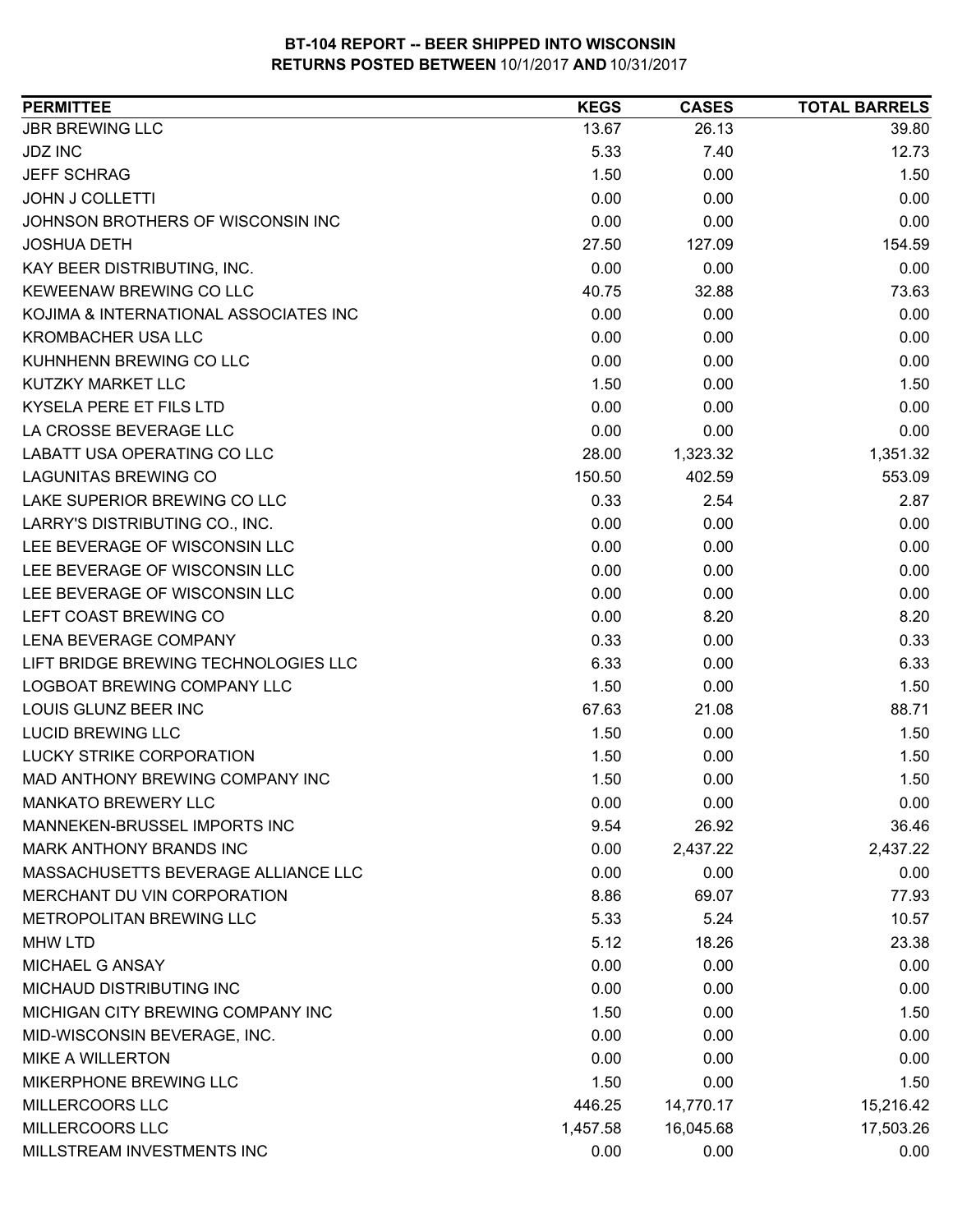| MOR-DALL ENTERPRISES INC.<br>0.00<br>0.00<br>MOTHER LODE BREWING LLC<br>0.00<br>0.00 | 0.00<br>0.00 |
|--------------------------------------------------------------------------------------|--------------|
|                                                                                      |              |
|                                                                                      |              |
| MOUNTAINEER HOLDINGS LLC<br>0.00<br>0.00                                             | 0.00         |
| 0.00<br>MUTUAL WHOLESALE LIQUOR INC<br>0.00                                          | 0.00         |
| NATIVE SON BREWERY LLC<br>1.50<br>0.00                                               | 1.50         |
| NDC SYSTEMS LP<br>81.07<br>0.00                                                      | 81.07        |
| NEBRASKA BREWING CO INC<br>0.00<br>13.06                                             | 13.06        |
| 0.00<br>NEEDHAM DISTRIBUTING CO., INC.<br>0.00                                       | 0.00         |
| NEW BELGIUM BREWING COMPANY INC<br>265.66<br>764.74                                  | 1,030.40     |
| NEW HOLLAND BREWING CO LLC<br>0.00<br>0.00                                           | 0.00         |
| NEW YORK MUTUAL TRADING CO INC<br>0.00<br>0.00                                       | 0.00         |
| 0.00<br>NOELKE DISTRIBUTORS, INC.<br>0.00                                            | 0.00         |
| NORTH COAST BREWING CO INC<br>10.33<br>42.17                                         | 52.50        |
| NORTHWEST BEVERAGES, INC.<br>0.00<br>0.00                                            | 0.00         |
| 0.00<br>NOUVEAU VENTURES LLC<br>0.00                                                 | 0.00         |
| OFF-KILTER BREWING INC<br>1.54<br>2.60                                               | 4.14         |
| 1.50<br>OLDE PENINSULA ENTERPRISES LTD<br>0.00                                       | 1.50         |
| ONE TRICK PONY INC<br>1.50<br>0.00                                                   | 1.50         |
| ONION PUB & BREWERY INC<br>0.00<br>0.00                                              | 0.00         |
| OREGON BREWING COMPANY INC<br>19.59<br>39.39                                         | 58.98        |
| 0.00<br>OTT SCHWEITZER DISTRIBUTORSHIP, INC.<br>0.00                                 | 0.00         |
| PABST BREWING COMPANY LLC<br>130.49<br>1,344.44                                      | 1,474.93     |
| PAC PARTNERS LLC<br>1.50<br>0.00                                                     | 1.50         |
| PAMPA BEVERAGES LLC<br>0.00<br>0.00                                                  | 0.00         |
| PANIC BREWING LLC<br>1.50<br>0.00                                                    | 1.50         |
| PARADOX BEER COMPANY INC<br>6.80<br>4.40                                             | 11.20        |
| PARK RIDGE DISTRIBUTING, INC.<br>0.00<br>0.00                                        | 0.00         |
| PATERNO IMPORTS LTD<br>0.00<br>0.00                                                  | 0.00         |
| PAULANER USA LLC<br>136.35<br>228.16                                                 | 364.51       |
| PEACE TREE BREWING COMPANY<br>0.00<br>1.50                                           | 1.50         |
| 0.00<br>0.00<br>PEHLER DISTRIBUTING, INC.                                            | 0.00         |
| PENROSE BREWING COMPANY LLC<br>1.50<br>0.00                                          | 1.50         |
| PEOPLE'S BREWING COMPANY<br>1.50<br>0.00                                             | 1.50         |
| PERENNIAL PARTNERS LLC<br>6.67<br>1.84                                               | 8.51         |
| PHIL KNUTSEN<br>0.00<br>0.00                                                         | 0.00         |
| PHILLIPS WINE COMPANY<br>0.00<br>0.00                                                | 0.00         |
| PIG MINDS BREWING CO INC<br>1.50<br>0.00                                             | 1.50         |
| PIPEWORKS PRODUCTION LLC<br>0.00<br>0.00                                             | 0.00         |
| PRAIRIE KRAFTS INC<br>0.00<br>0.00                                                   | 0.00         |
| PRO-LIQUITECH LLC<br>0.00<br>0.00                                                    | 0.00         |
| PROST BREWING COMPANY LLC<br>0.00<br>0.00                                            | 0.00         |
| RATAS WHOLESALE LIQUOR COMPANY<br>0.00<br>0.00                                       | 0.00         |
| 0.00<br><b>RAVEN BRANDS INC</b><br>0.00                                              | 0.00         |
| <b>REINHARD PAUL PUCHERT</b><br>0.00<br>0.00                                         | 0.00         |
| RELETA BREWING COMPANY LLC<br>0.00<br>10.45                                          | 10.45        |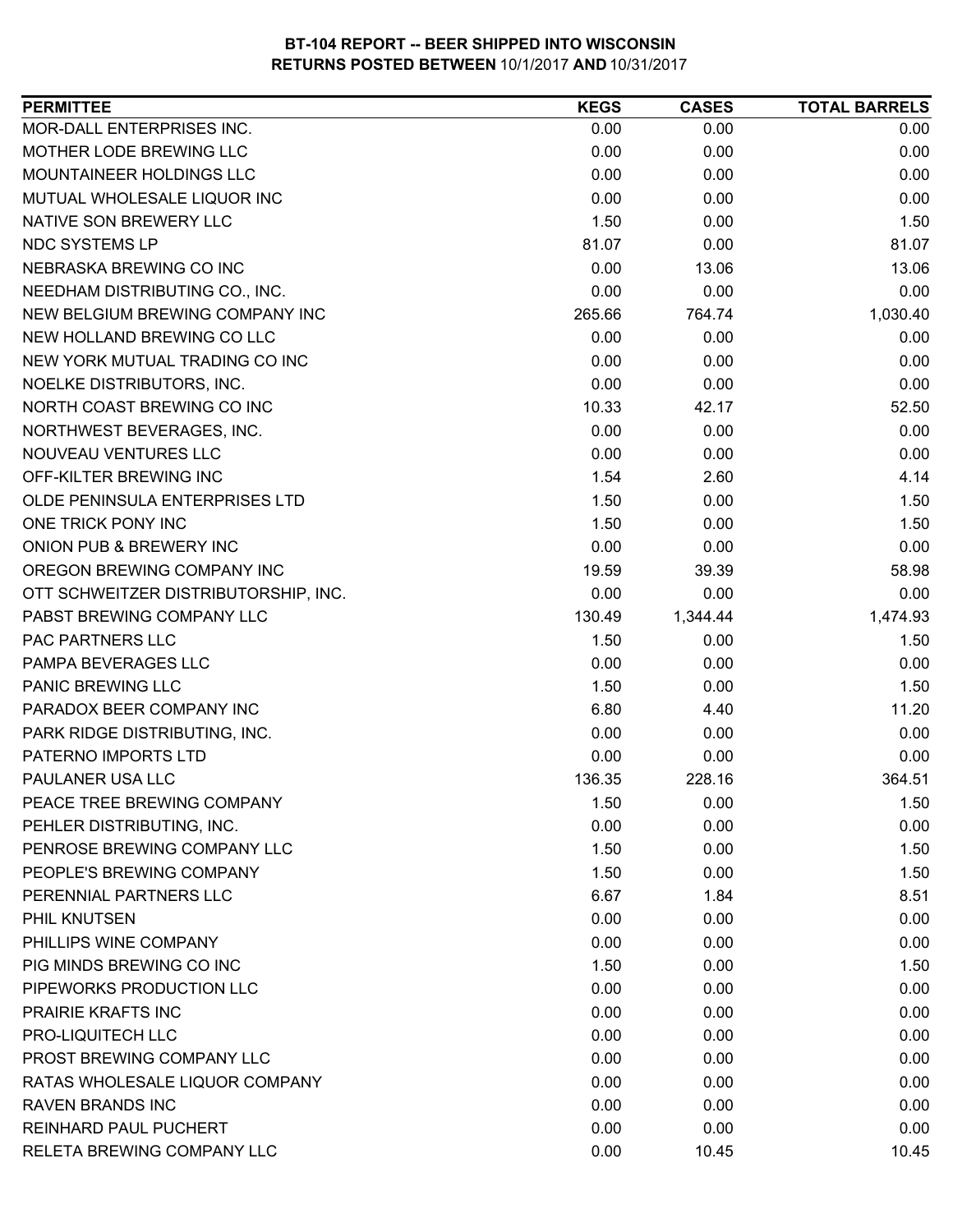| <b>PERMITTEE</b>                      | <b>KEGS</b> | <b>CASES</b> | <b>TOTAL BARRELS</b> |
|---------------------------------------|-------------|--------------|----------------------|
| RENEGADE BREWING COMPANY LLC          | 0.00        | 0.00         | 0.00                 |
| RESCO 8 LLC                           | 1.50        | 0.00         | 1.50                 |
| <b>RICHARD D KATECHIS</b>             | 8.33        | 58.53        | 66.86                |
| <b>RIGHT BRAIN BEVERAGES LLC</b>      | 1.50        | 0.00         | 1.50                 |
| ROCKFORD BREWING COMPANY              | 1.50        | 0.00         | 1.50                 |
| S & H INDEPENDENT PREMIUM BRANDS LLC  | 148.28      | 0.00         | 148.28               |
| S. & S. DISTRIBUTING, INC.            | 0.00        | 0.00         | 0.00                 |
| S. & S. DISTRIBUTING, INC.            | 0.00        | 0.00         | 0.00                 |
| <b>SAPPORO USA INC</b>                | 9.52        | 32.84        | 42.36                |
| SARATOGA LIQUOR CO., INC.             | 0.00        | 0.00         | 0.00                 |
| SAUGATUCK BREWING COMPANY INC         | 7.54        | 24.68        | 32.22                |
| <b>SHANE WELCH</b>                    | 5.55        | 43.68        | 49.23                |
| SHELTON BROTHERS INC                  | 5.28        | 15.91        | 21.19                |
| <b>SHORTS BREWING COMPANY</b>         | 17.17       | 29.05        | 46.22                |
| SIERRA NEVADA BREWING COMPANY         | 20.45       | 302.22       | 322.67               |
| SINGHA NORTH AMERICA INC              | 0.00        | 0.00         | 0.00                 |
| SOLEMN OATH BREWERY LLC               | 12.34       | 0.00         | 12.34                |
| SOUTHERN TIER BREWING COMPANY LLC     | 0.00        | 15.46        | 15.46                |
| SP3 LLC                               | 0.00        | 0.00         | 0.00                 |
| <b>SRB OPERATIONS LLC</b>             | 0.00        | 0.00         | 0.00                 |
| ST KILLIAN IMPORTING CO INC           | 23.00       | 82.93        | 105.93               |
| STANLEY STAWSKI DIST CO INC           | 0.00        | 20.32        | 20.32                |
| STEINBECK BREWING COMPANY             | 0.00        | 0.00         | 0.00                 |
| <b>STEVE CRIDER</b>                   | 0.00        | 0.00         | 0.00                 |
| STONE BREWING CO LLC                  | 61.37       | 368.28       | 429.65               |
| SUMMIT BREWING COMPANY                | 150.53      | 284.68       | 435.21               |
| SUN KING BREWING CO LLC               | 0.00        | 0.00         | 0.00                 |
| SUPERIOR BEVERAGES LLC                | 0.00        | 0.00         | 0.00                 |
| <b>SURLY BREWING COMPANY</b>          | 218.34      | 400.55       | 618.89               |
| SURVILLE ENTERPRISES CORP             | 0.00        | 0.00         | 0.00                 |
| SYLWESTER KOLAKOWSKI                  | 0.00        | 0.00         | 0.00                 |
| TABLEBLUFF BREWING CO INC             | 0.00        | 0.00         | 0.00                 |
| TALLGRASS BREWING COMPANY INC         | 17.93       | 38.32        | 56.25                |
| TEMPERANCE BEER COMPANY LLC           | 1.50        | 0.00         | 1.50                 |
| THE BRUERY LLC                        | 0.00        | 0.00         | 0.00                 |
| THE CHURCH STREET BREWING COMPANY LLC | 1.00        | 0.00         | 1.00                 |
| THE DUDES' BREWING COMPANY LLC        | 0.00        | 0.00         | 0.00                 |
| THE GAMBRINUS COMPANY                 | 0.00        | 56.61        | 56.61                |
| THE GREAT LAKES BREWING CO            | 47.66       | 82.44        | 130.10               |
| THE LIVERY INC                        | 1.50        | 0.00         | 1.50                 |
| THE R.S. LIPMAN COMPANY               | 0.00        | 0.00         | 0.00                 |
| THE SAINT LOUIS BREWERY LLC           | 1.50        | 0.00         | 1.50                 |
| THE TRI CITY BREWING COMPANY          | 0.00        | 5.22         | 5.22                 |
| THE TWILIGHT LOUNGE INC               | 1.50        | 0.00         | 1.50                 |
| THE VETERAN BEVERAGE COMPANY          | 0.00        | 0.00         | 0.00                 |